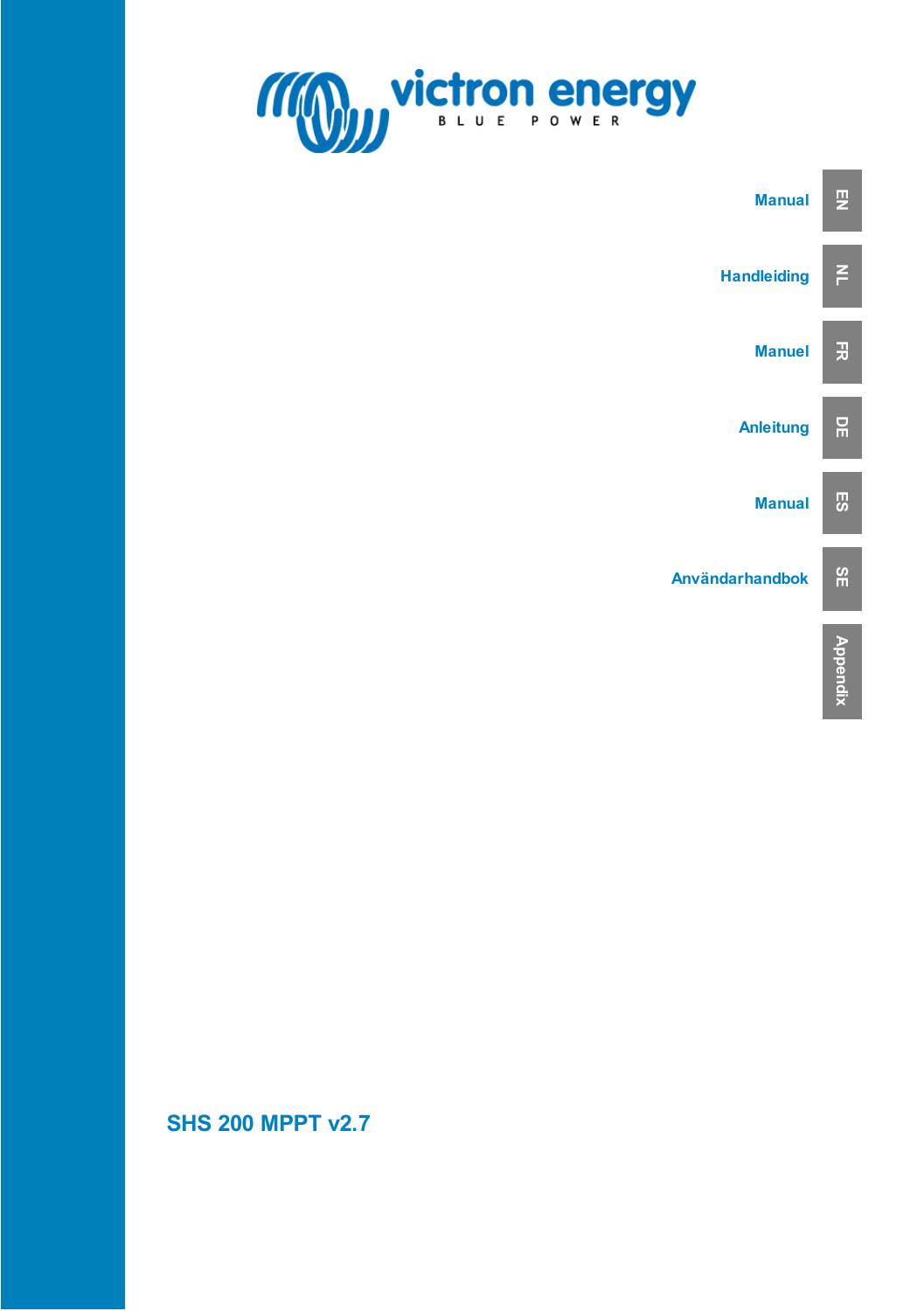| 1.1 |  |  |
|-----|--|--|
| 1.2 |  |  |
| 1.3 |  |  |
| 1.4 |  |  |
| 1.5 |  |  |
| 1.6 |  |  |
| 2.  |  |  |
| 3.  |  |  |
| 3.1 |  |  |
| 3.2 |  |  |
| 3.3 |  |  |
| 3.4 |  |  |
| 3.5 |  |  |
|     |  |  |
| 4.1 |  |  |
| 4.2 |  |  |
| 4.3 |  |  |
|     |  |  |
| 5.1 |  |  |
|     |  |  |
|     |  |  |
| 5.2 |  |  |
| 5.3 |  |  |
| 5.4 |  |  |
| 6.  |  |  |

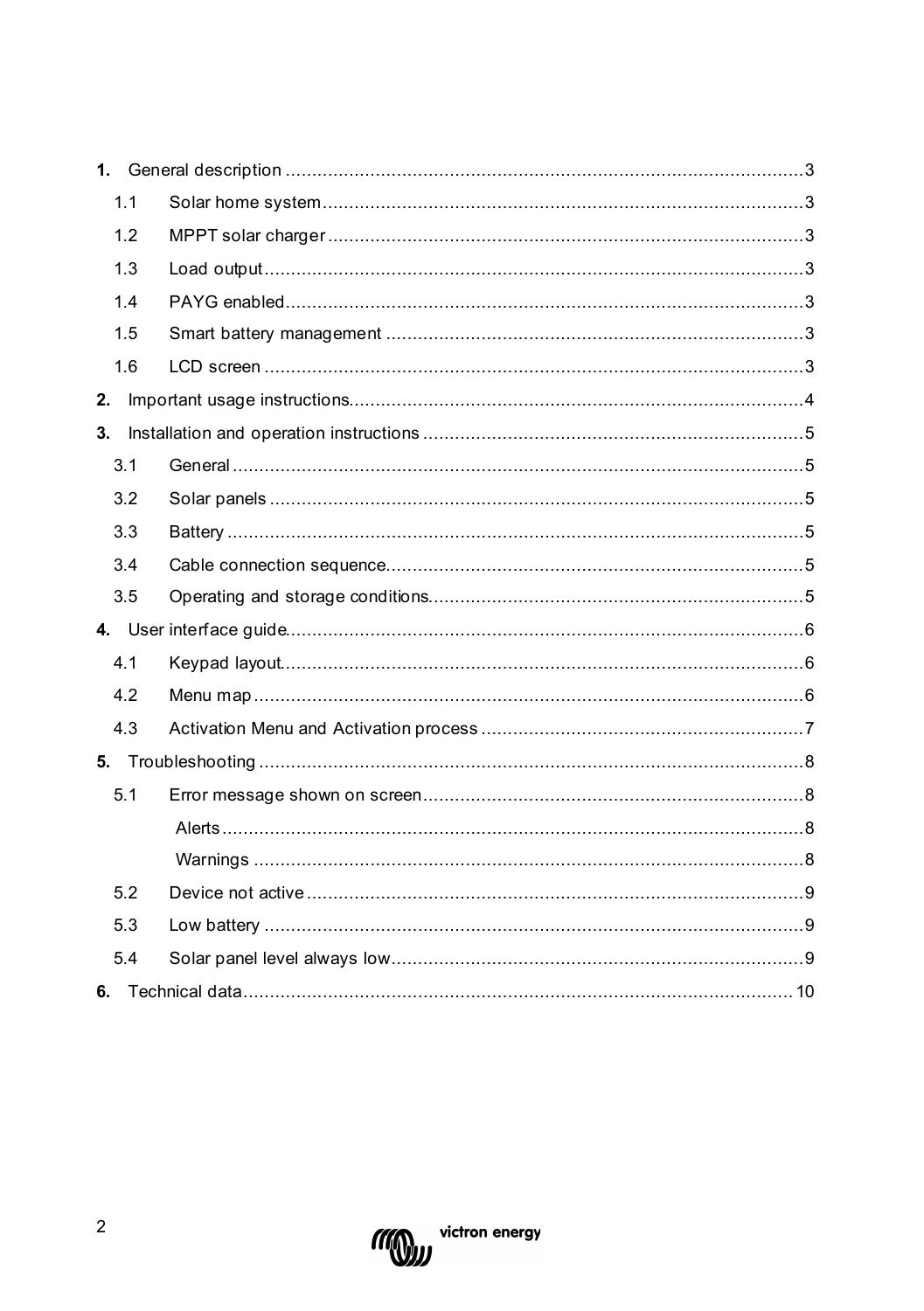## <span id="page-2-0"></span>**1 GENERAL DESCRIPTION**

### <span id="page-2-1"></span>**1.1 Solar home system**

The SHS 200 is a smart solar charge controller and power distribution system designed for off-grid electricity access. It is used with solar panels and a battery to power DC appliances (12V).

### <span id="page-2-2"></span>**1.2 MPPT solar charger**

By using Maximum Power Point Tracking (MPPT) technology, the SHS 200 ensures that every drop of available power is rinsed out of the panels and harvested for storage. Especially in case of a clouded sky, when light intensity is changing continuously, a fast MPPT algorithm will improve energy harvest by up to 30% compared to PWM charge controllers.

### <span id="page-2-3"></span>**1.3 Load output**

The SHS 200 offers nine USB ports for charging of phones and other USB appliances (tablets, hair clippers, radios, etc.) as well as two DC ports for the operations of lamps or other 12V appliances (TV, alarms, etc.). The first of the DC ports is a standard DC port, conform to the Lighting Global standard for "12V" DC ports, while the second one offers a more strictly regulated 12V output for some sensitive appliances.

### <span id="page-2-4"></span>**1.4 PAYG enabled**

The SHS 200 features a keypad for low-cost and reliable offline pay-as-you-go activation. It is equipped with th[e OpenPAYGO Token](https://www.paygops.com/openpaygotoken) technology - an agnostic PAYGo algorithm which allows distributors to work with their preferred PAYGo platforms (e.g. PaygOps, Paygee, Angaza) - or even their own proprietary platform.

#### <span id="page-2-5"></span>**1.5 Smart battery management**

Smart multi-stage charging and load disconnect features maintain the health and extends the life of the battery. Internal temperature sensor to compensate charge voltage according to temperature. The SHS 200 is compatible with lead-acid and lithium battery technologies [\(Victron SuperPack\)](https://www.victronenergy.com/batteries/12,8v-lithium-superpack).

#### <span id="page-2-6"></span>**1.6 LCD screen**

The LCD screen Display parameters such as usage statistics, battery state of charge and agent diagnostics. Easy navigation and adjustable languages (English, French, Swahili).

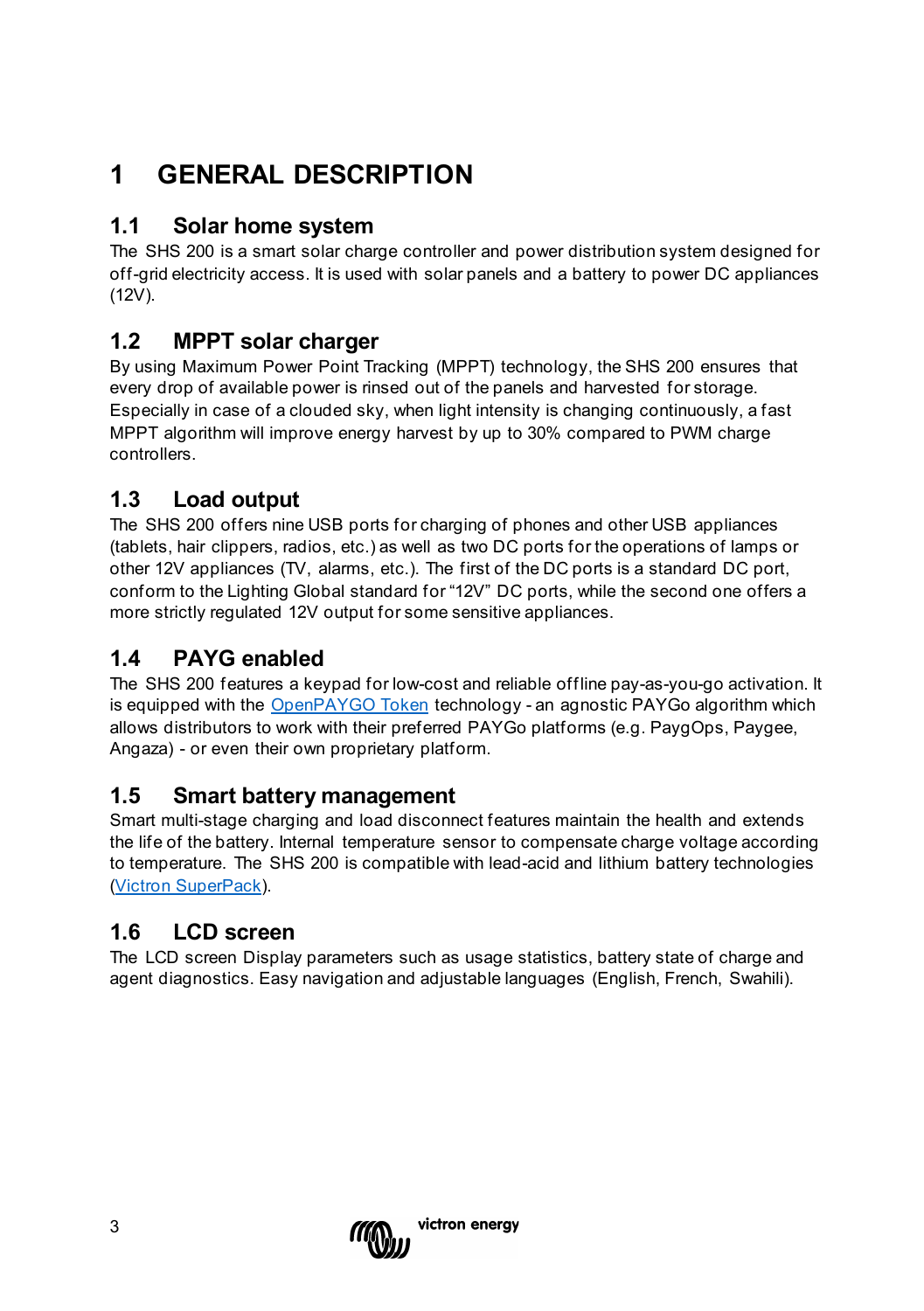## <span id="page-3-0"></span>**2 IMPORTANT USAGE INSTRUCTIONS**

**SAVE THESE INSTRUCTIONS - This manual contains important instructions that shall be followed during installation and maintenance.**



# Danger of explosion from sparking

## **Danger of electric shock**

- It is advised to read this manual carefully before the product is installed and put into use.
- This product is designed and tested in accordance with international standards. It should be used for the designated application only.
- Install the product in a heatproof environment. Ensure therefore that there are no chemicals, plastic parts, curtains or other textiles, etc. in the immediate vicinity of the equipment.
- Ensure that the equipment is used under the correct operating conditions. Never operate it in a wet environment.
- Never use the product at sites where gas or dust explosions could occur.
- Ensure that there is always sufficient free space around the product for ventilation. The product and battery should be kept from direct sunlight exposure. These components should be kept in a shaded and cool area. They are intended for indoor use only.
- Refer to the specifications provided by the manufacturer of the battery to ensure that the battery is suitable for use with this product. The battery manufacturer's safety instructions should always be observed.
- Protect the solar modules from incident light during installation, e.g. cover them.
- Never touch uninsulated cable ends.
- Use only insulated tools.
- The installer of the product must provide a means for cable strain relief to prevent the transmission of stress to the connections. Make sure the connectors used for the solar panel and appliances have sufficient ratings and do not generate excess heat.
- In addition to this manual, the system operation or service manual must include a battery maintenance manual applicable to the type of batteries used.
- The device, battery and solar panels should never be discarded into the environment.

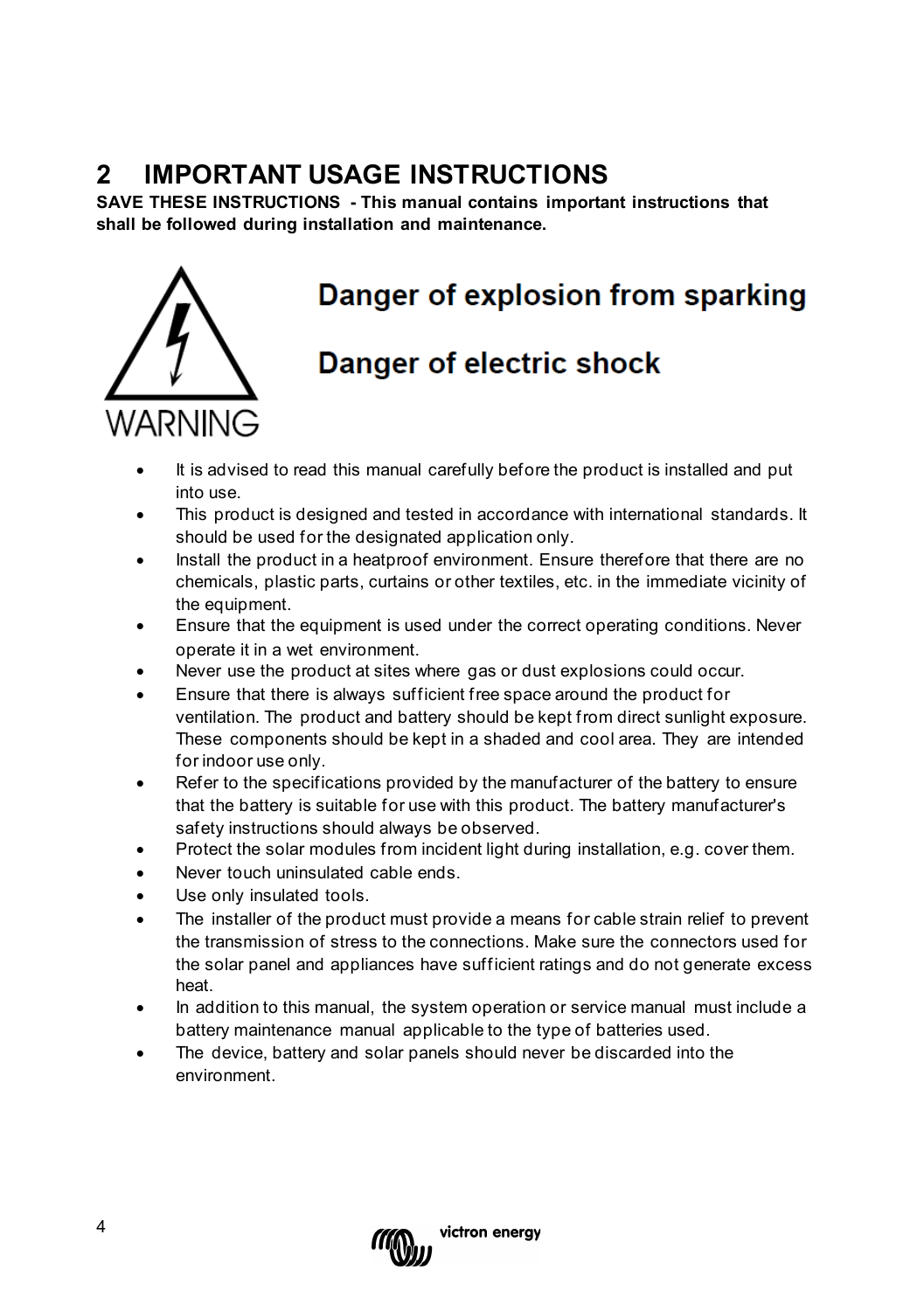## <span id="page-4-0"></span>**3 INSTALLATION AND OPERATION INSTRUCTIONS**

### <span id="page-4-1"></span>**3.1 General**

Mount vertically on a non-flammable substrate, with the USB terminals facing downwards. Observe a minimum clearance of 10 cm under and above the product for optimal cooling. Mount close to the battery, but never directly above the battery (in order to prevent damage due to gassing of the battery).

#### <span id="page-4-2"></span>**3.2 Solar panels**

The solar panel should be put in direct sunlight, absolutely no part of it should be shaded, even partially. Ensure the panel is placed in a location where no shading will occur at any time during the day.

The solar panel should be cleaned regularly; dust can have a very significant impact on performance. It can be cleaned using a wet cloth or sponge.

If using the device with solar panels above 100W, the device must be installed vertically using the wall mount. And extra care should be taken so that its installation location is shaded and well ventilated.

The product is designed for use with one or several solar panels comprising each of 36 cells in parallel with a peak power output of up to 200Wp (Watt peak) in total.

The controller will operate only if the PV voltage exceeds battery voltage (Vbat).

- PV voltage must exceed Vbat + 2V for the controller to start.
- Maximum open circuit PV voltage: 24V

#### <span id="page-4-3"></span>**3.3 Battery**

The product is designed for use with a 6 cells lead-acid battery with a 12V nominal voltage and a capacity of up to 160Ah. The battery terminal type is M6.

Voltage: 12V nominal, real voltage in the range of 9VDC-15VDC during use.

Current: Charge up to 14A. Discharge up to 20A. This is subject to the actual battery used and its size (the current might be limited to reduce battery aging and ensure safety).

#### <span id="page-4-4"></span>**3.4 Cable connection sequence**

- First: connect the battery
- Second: connect the solar array (pay specific attention to avoid reverse polarity)
- Third: connect the cables to the loads

The system is now ready for use.

#### <span id="page-4-5"></span>**3.5 Operating and storage conditions**

- Operating Temperature: 5°C-35°C
- Storage Temperature: 0°C-45°C
- Relative humidity: 0% to 90% non-condensing
- Operating Altitude: up to 3000m
- Storage Altitude: up to 6000m

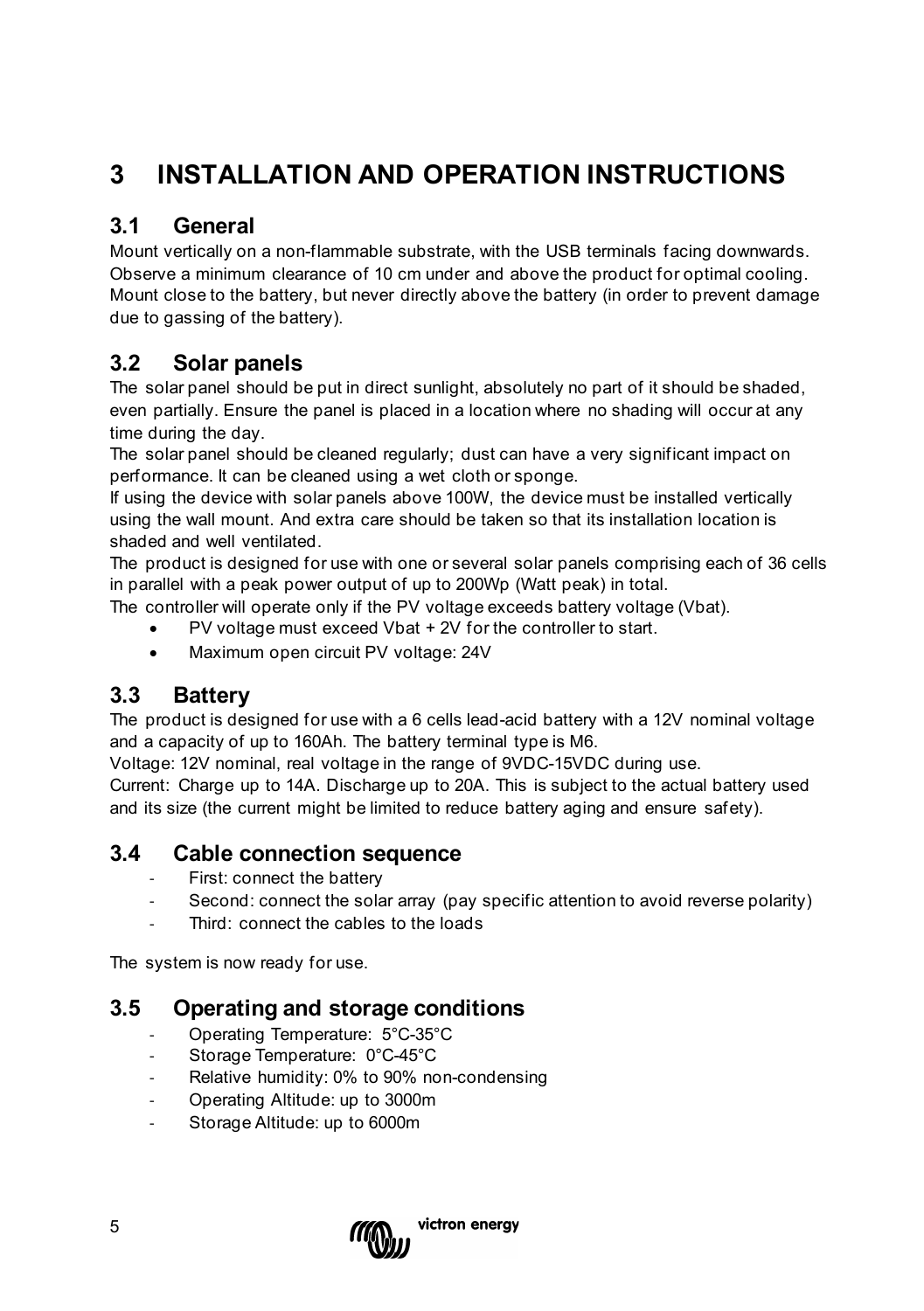## <span id="page-5-0"></span>**4 USER INTERFACE GUIDE**

## <span id="page-5-1"></span>**4.1 Keypad layout**



### <span id="page-5-2"></span>**4.2 Menu map**



Check the status of the 12V port.



Check the status of the USB ports.



Display basic statistics regarding device usage (press any key to see the next one or (Cancel) to exit).



Shows the level of illumination of the panel (approximate). This is not an absolute value but mainly a relative indicator to help find the optimal position.

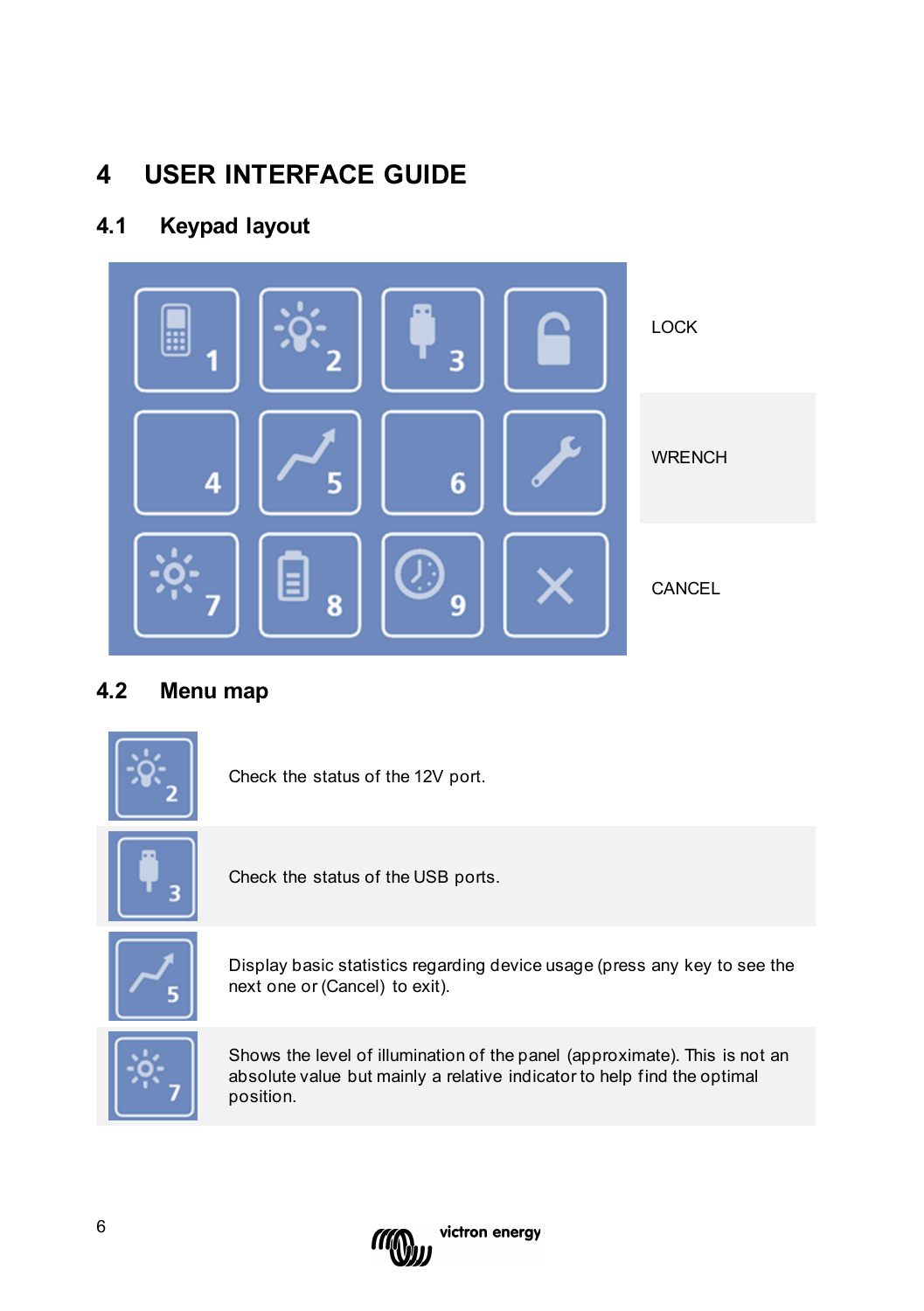

Shows an approximation of the level of charge of the battery (in % of the maximum charge).



Displays the number of days left in the device before activation expires. If the device is fully activated, it is shown as such.



Goes to the activation menu.



Goes to the Service menu. It should only be used by technicians. When pressed twice it displays the Registration Code.



Key used to cancel and go back to last menu

#### <span id="page-6-0"></span>**4.3 Activation Menu and Activation process**

The activation menu is used to add time or credits to the device in time or credit mode. If the device is fully activated this menu is not useful. The device can be activated with the following procedure:

- 1. Access the activation menu by pressing the (Lock) button
- 2. Send the code to your PAYG platform.
- 3. You should receive an answer giving you the activation (answer) code
- 4. Press the (Lock) button again
- 5. Enter the activation code and press (Lock) to validate
- 6. It should now show the number of days or credits added, press (Lock) again to return to the main menu.

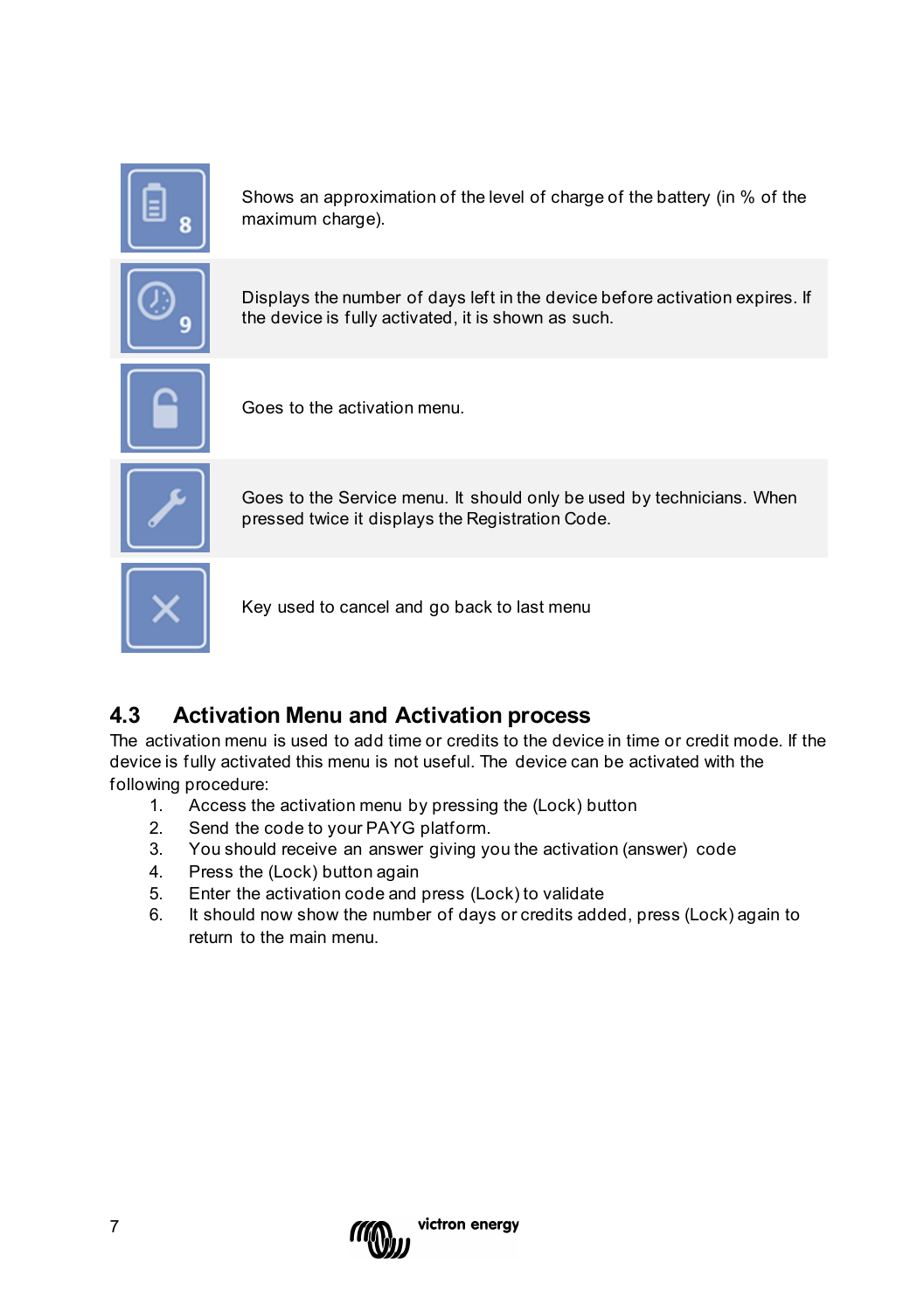## <span id="page-7-0"></span>**5 TROUBLESHOOTING**

#### <span id="page-7-1"></span>**5.1 Error message shown on screen**

Below is an explanation of the reasons why a particular error message would be shown on the device screen. Alerts are critical issues; the device will try to auto-protect but the source of the issue should be removed before continuing using the device. Warnings are less serious but can still require action to fix them.

#### <span id="page-7-2"></span>**Alerts**

#### **Over Temperature (FR: Surchauffe):**

- Using the SHS 200 in an overly hot place
- Using the SHS 200 directly exposed to sunlight
- Using the SHS 200 in a place with inadequate ventilation.

#### **Battery Overvoltage (FR: SurVoltage Bat.):**

- Connecting the solar panel (or another power source) on the first output port
- Using an incorrect battery type (for example a 12 cells battery instead of a 6 cells)
- Using a battery that has been overcharged before

#### **Battery Overcurrent (FR: SurCourant Bat.):**

- Using too many appliances drawing too much power at the same time (more than safe for use with the selected battery).
- Connecting the solar panel (or another power source) that is able to provide a lot of current on the first output port

#### **USB Overcurrent (FR: SurCourant USB):**

Using an USB appliances that exceeds the maximum current supported by the port. One can try using the appliance on the last (furthest to the right) USB port since it supports a higher current.

#### **DC12 Overcurrent (FR: SurCourant DC12):**

Using a DC12 appliances that exceeds the maximum current supported by the port. One can try using the appliance on the top DC12 port since it supports a higher current.

#### <span id="page-7-3"></span>**Warnings**

#### **Panel OverVoltage (FR: SurVoltage Pan.):**

- Using a solar panel that is inappropriate for use with the SHS 200 (for example a 60 cells solar panel instead of 36 cells)
- Using a power source that is not a solar panel and that has a voltage that is too high
- Using an approved solar panel, but in a situation with very low outside temperature (close to 0 degrees Celsius) that can cause the panel to produce an overly high voltage.

#### **Battery UnderVoltage (FR: SousVoltage Bat.):**

- Using an overly discharged battery (well below the low battery cut voltage)
- Using an incorrect battery type (for example with 2 cells instead of 6 cells)

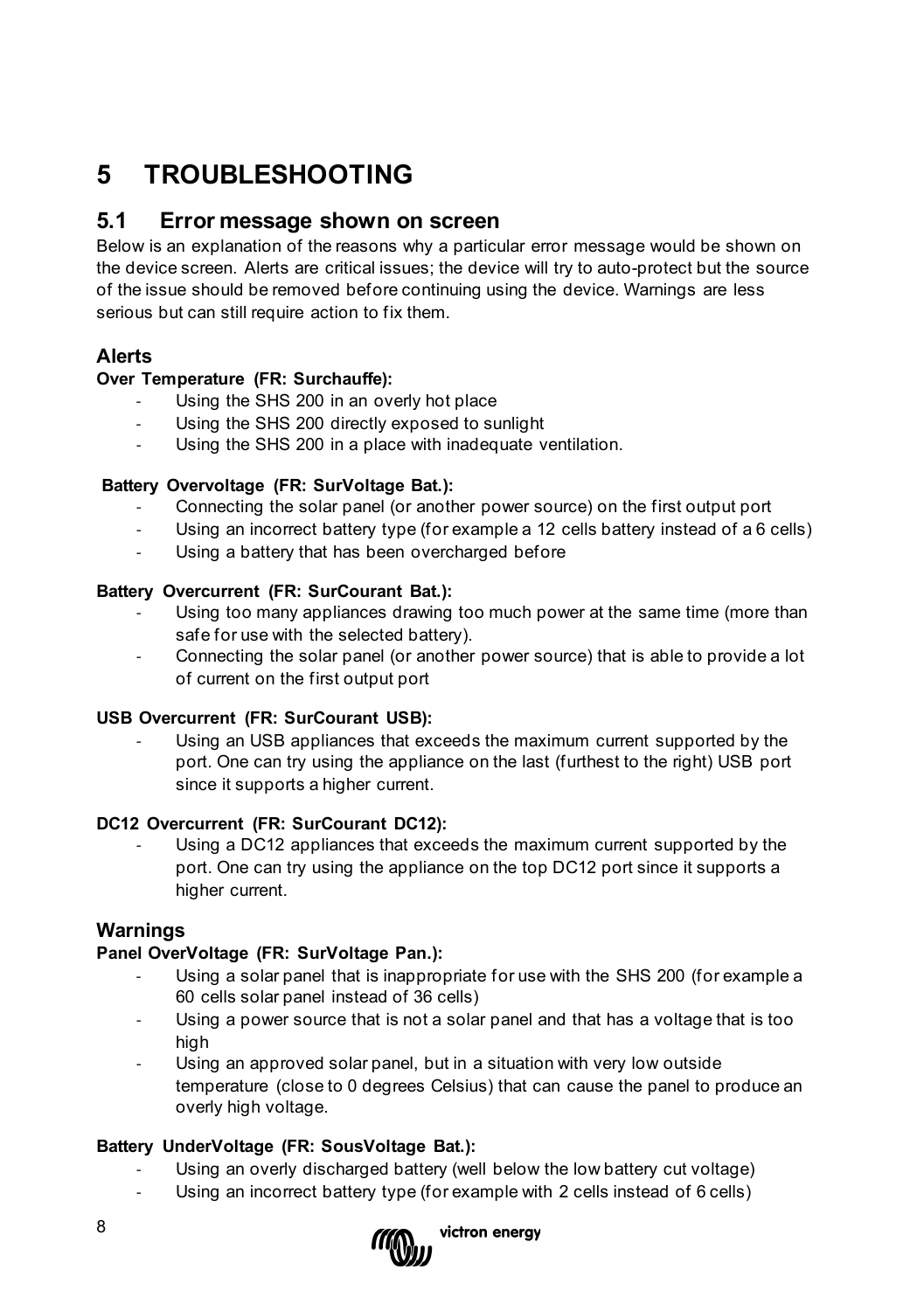### <span id="page-8-0"></span>**5.2 Device not active**

If the device is showing "Not Active, Please Activate", it means that the device should be activated. To do so press the (LOCK) key to access the Activation Menu and follow the procedure described in the section above.

## <span id="page-8-1"></span>**5.3 Low battery**

If the device screen shows "Low Bat." and the USB ports and lights are turned OFF, it means that the battery is discharged, and the device is preventing further use of it to avoid damages.

This can happen in case of overuse or in case of low amount of incoming solar power (cloudy weather or poorly positioned solar panel). Check that the solar panel is positioned in full sun and allow the battery to charge without using the device for a couple of daylight hours and then use it as little as possible until the battery reaches a high state of charge (over 80% after the charge is finished at night).

Do not in any case try to connect anything directly to the battery to bypass that protection as it will permanently damage the battery.

If the weather is good and the usage is low and this problem still persists, the problem might come from the solar panel, in that case, refer to the section below for further information on how to solve the problem.

### <span id="page-8-2"></span>**5.4 Solar panel level always low**

If the solar panel indicator is low (below 40%) even when there is a lot of sun shining on the solar panels or if battery never reaches a high level of charge, there might be an issue with the solar panel positioning or cleanliness.

First, check if the solar panel is cleaned. A thin layer of dust or a small (even just 1cm wide) piece of dirt or leaves on the panel can significantly impact its performance. Use a wet cloth to clean the panel thoroughly.

Second, make sure that no part of the solar panel is in the shade, a small shadow on any part of the solar panel can reduce its production a lot. Make sure that no tree, branch or construction will make a shadow on the solar panel at ANY TIME OF THE DAY.

If, after those steps, the solar panel indicator is still low, please contact your technical services for more information on how to solve the issue.

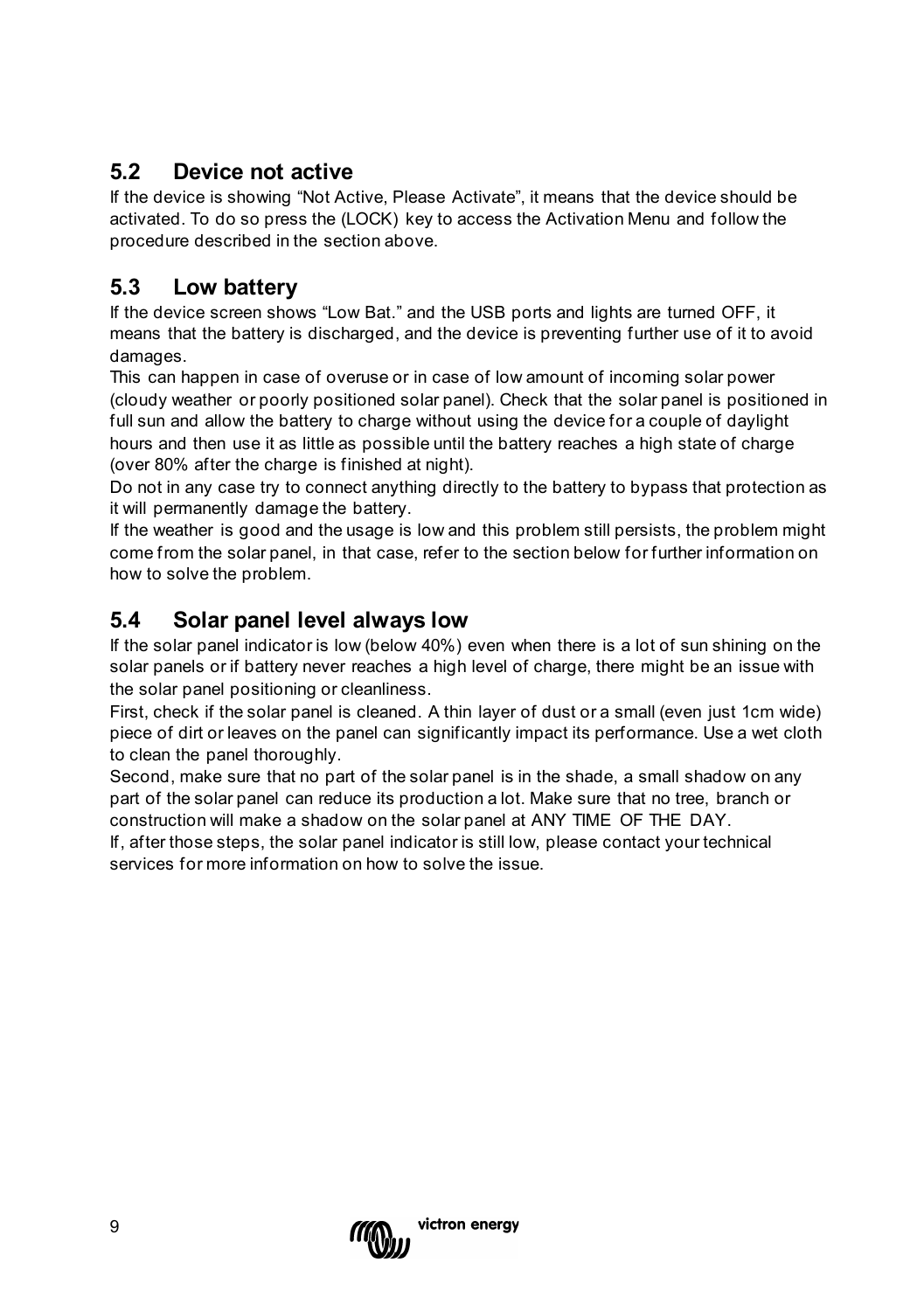## <span id="page-9-0"></span>**6 TECHNICAL DATA**

|                                        | SHS 200 MPPT                                                                                                                                                                               |  |  |  |  |
|----------------------------------------|--------------------------------------------------------------------------------------------------------------------------------------------------------------------------------------------|--|--|--|--|
| Battery voltage                        | 12Vdc                                                                                                                                                                                      |  |  |  |  |
| Nominal PV power                       | 50 to 200Wp total (36 cells)                                                                                                                                                               |  |  |  |  |
| Maximum PV open circuit<br>voltage     | 24V                                                                                                                                                                                        |  |  |  |  |
| Maximum charge /<br>discharge currents | 14A/20A                                                                                                                                                                                    |  |  |  |  |
| Peak efficiency                        | 96%                                                                                                                                                                                        |  |  |  |  |
| Suitable battery capacity              | Up to 160Ah                                                                                                                                                                                |  |  |  |  |
| Compatiblebattery<br>technologies      | Sealed lead-acid, Victron SuperPack (lithium)                                                                                                                                              |  |  |  |  |
| Absorption / float voltages            | 14.4V/13.75V (configurable)                                                                                                                                                                |  |  |  |  |
| Temperature compensation               | Yes (automatic)                                                                                                                                                                            |  |  |  |  |
| Automatic load disconnect              | Yes (configurable low state of charge disconnect)                                                                                                                                          |  |  |  |  |
| Operating temperatures                 | 0 to 40°C (derating from 35°C)                                                                                                                                                             |  |  |  |  |
| Humidity                               | 90%, non-condensing                                                                                                                                                                        |  |  |  |  |
| Protections                            | Reverse polarity protection on battery, overvoltage protection on battery,<br>undervoltage protection on battery, overcurrent protection on battery,<br>overcurrent protection on outputs. |  |  |  |  |
| <b>PAYG</b>                            |                                                                                                                                                                                            |  |  |  |  |
| Remote activation                      | Unlock codes sent to end-user via SMS to activate the system                                                                                                                               |  |  |  |  |
| Compatible PAYGo                       | PaygOps, Angaza, Paygee                                                                                                                                                                    |  |  |  |  |
| platforms                              |                                                                                                                                                                                            |  |  |  |  |
| Token technology                       | Free and secure open source token system (OpenPAYGO)                                                                                                                                       |  |  |  |  |
| <b>ENCLOSURE</b>                       |                                                                                                                                                                                            |  |  |  |  |
| <b>PV</b> terminals                    | 5.5 x 2.1mm connector or external extension cables                                                                                                                                         |  |  |  |  |
|                                        |                                                                                                                                                                                            |  |  |  |  |
| Battery cables                         | Included (14 AWG - 1m)/suitable for M6 battery terminals                                                                                                                                   |  |  |  |  |
| <b>USB</b> outputs                     | 9 USB ports<br>Voltage: 4.75V - 5.25V<br>Overall maximum of 10A across all ports                                                                                                           |  |  |  |  |
|                                        | Individual maximum of 1.5A for ports 1 to 8 and of 3A for port 9                                                                                                                           |  |  |  |  |
| Standard 12V DC outputs                | 1 port<br>Voltage: 10.5 to 15V (according to Lighting Global standard)                                                                                                                     |  |  |  |  |
|                                        | Current: Up to 9A<br>1 port                                                                                                                                                                |  |  |  |  |
| Regulated 12V DC outputs               | Voltage: 11V to 12.25V<br>Current: Up to 4A                                                                                                                                                |  |  |  |  |
| Operating temperatures                 | 0 to 40°C (derating from 35°C)                                                                                                                                                             |  |  |  |  |
| Color                                  | Standard: black enclosure and blue keypad<br>Customizable co-branding (minimum order quantity: 1000 units)                                                                                 |  |  |  |  |
| Dimensions (h x w x d)                 | 148 x 204 x 67 mm                                                                                                                                                                          |  |  |  |  |
| Netweight                              | 0.39 <sub>kq</sub>                                                                                                                                                                         |  |  |  |  |
| Protection category                    | <b>IP41</b>                                                                                                                                                                                |  |  |  |  |
| <b>STANDARDS</b>                       |                                                                                                                                                                                            |  |  |  |  |